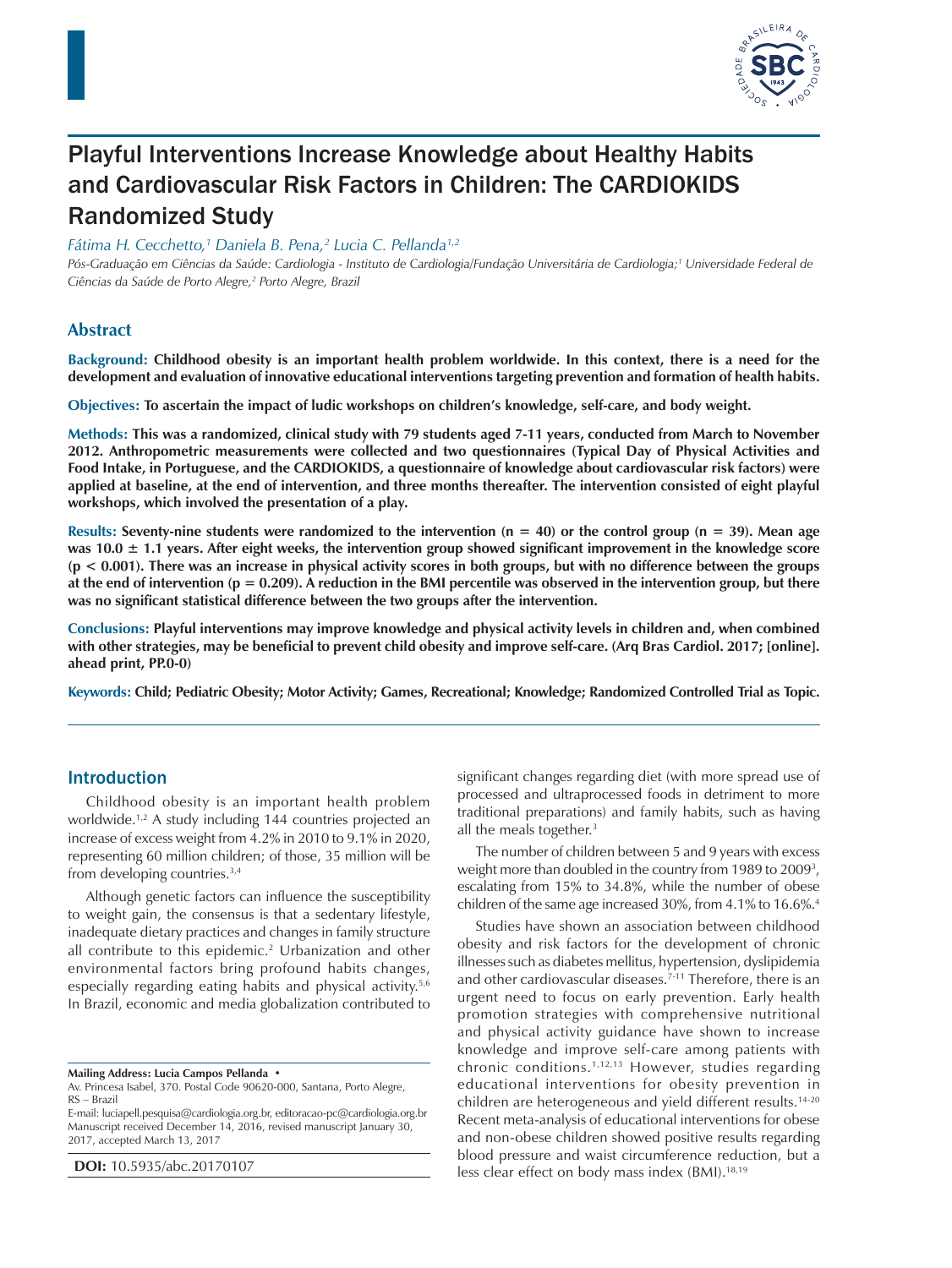In this context, there is a need for development and evaluation of innovative educational interventions targeting prevention and health habit formation. We designed a low-cost educational intervention based on playful workshops for children, in a low resource setting, that could be useful in many contexts worldwide. The objective of the present study is to ascertain the impact of this intervention on children's knowledge, physical activity levels and BMI in a low resource community in a developing country.

## **Methods**

This was a cluster randomized, controlled study, carried out from March to November 2012. Seventy-nine students in four classes participated in the study and were randomly divided into two groups with two classes each, 40 participants in the intervention group and 39 students in the control group. The study was registered in the Brazilian Clinical Trials Registry under the code RBR-8f6wr7 (http://www. ensaiosclinicos.gov.br/rg/RBR-8f6wr7/). All parents signed the informed consent.

#### **Participants**

Inclusion criteria were children from seven to eleven years of age, who attended a philanthropic program during nonschool hours for children with low socio-economic conditions in the city of Porto Alegre in the southern Brazilian state of Rio Grande do Sul. All children were healthy and were also enrolled in regular schools.

Exclusion criteria were clinical diseases that would prevent participation in the program or anthropometric evaluation. No children had any of these conditions, and therefore there were no exclusions after the signing of the consent form.

After randomization, 6 children in the intervention group and 5 in the control group were lost to follow up, because they moved to other schools or refused to continue in the study, thus resulting in 40 children in the intervention group and 39 in the control group. All other children attended to all sessions and completed the study. For those children that could not attend in a specific day, another day was scheduled.

#### Randomization

A table with random numbers representing each class was created by an investigator who was not related to the study, with the aid of the randomization tool available at www.randomization.com. These numbers were placed and sealed in brown envelopes. After inclusion of all participants, an investigator who was not related to the study opened the envelopes and the classes were assigned to the arms of intervention or control (cluster randomization).

#### Interventions

Intervention consisted of eight weekly Playful workshops lasting between 30 and 60 minutes during 60 to 90 minutes each. The workshops included collage, painting, games creation, physical activity, music and dance, and simulations of real life situations, all involving the importance of healthy habits for heart health, especially relating to healthy foods and physical activity. The same investigator (FHC, a Registered Nurse) performed all the activities in the classroom or in the school patio. The workshops are described in box 1.

The control group maintained their usual activities in math, language and music with their teacher in their class in the same period. They also had their usual physical education classes, including soccer, capoeira and tennis.

#### **Outcomes**

The primary outcome considered was increased knowledge about healthy habits and risk factors for cardiovascular disease, measured by the CARDIOKIDS questionnaire (Portuguese validated version, see below) immediately after and four weeks after intervention.

Secondary outcomes were change in physical activity levels and body mass index immediately after intervention.

#### **Instruments**

Two structured questionnaires were used in this study.

The Portuguese version of the "typical day of physical activity and food intake" (DAFA, *Dia Típico de Atividades* 

| Workshop 1 | Students were divided in small groups of four. The task proposed to the groups was to make collages depicting healthy and unhealthy foods using old<br>magazines, always with the quidance of the tutor. After completing the tasks, all groups discussed on the subject.                                                                                                                                                                      |
|------------|------------------------------------------------------------------------------------------------------------------------------------------------------------------------------------------------------------------------------------------------------------------------------------------------------------------------------------------------------------------------------------------------------------------------------------------------|
| Workshop 2 | Children played the role of a healthy heart and "all the things a happy heart enjoys" in a play developed by the group.                                                                                                                                                                                                                                                                                                                        |
| Workshop 3 | The students discussed the importance of physical activity and with drawings and other materials, represented the activities that they liked most.                                                                                                                                                                                                                                                                                             |
| Workshop 4 | Drawing and collages about healthy and unhealthy foods                                                                                                                                                                                                                                                                                                                                                                                         |
| Workshop 5 | Dance class with music.                                                                                                                                                                                                                                                                                                                                                                                                                        |
| Workshop 6 | Students showed some of the physical activities they liked and discussed in groups ways to perform them more frequently.                                                                                                                                                                                                                                                                                                                       |
| Workshop 7 | Children built a "memory game" from recycled materials. The game contained pictures of healthy foods and different physical activities. This material<br>was later used every day by the teacher in classes, for about 10 minutes.                                                                                                                                                                                                             |
| Workshop 8 | The investigator brought to class foods such as fruits, chocolate, vegetables, oil, eggs, salt and sugar. For each food, the group discussed its<br>properties and if it was healthy or unhealthy. The students drew little happy or unhappy hearts accordingly. In all cases, it was discussed that all foods<br>have good and "not so good" characteristics, and it is important to be aware of the quantities and frequency of consumption. |

*Source: Cecchetto,Pellanda 2013*

# **Box 1 – The workshops.**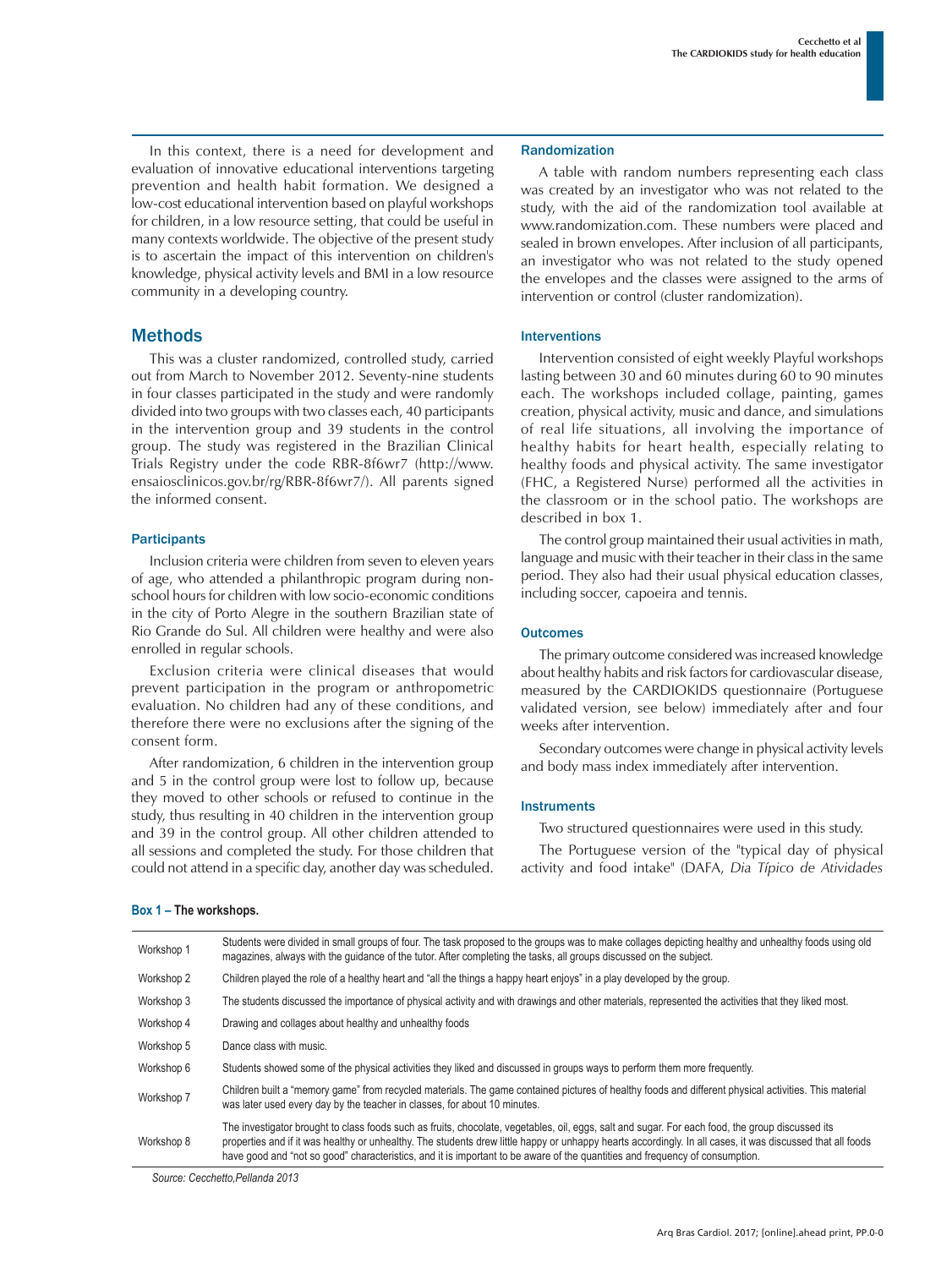*Físicas e de Alimentação*) is an illustrated and structured questionnaire developed by a group of Brazilian researchers with the objective to obtain information about weekly habits of physical activity in children aged seven to eleven years<sup>21</sup>. The instrument contains 36 illustrations of physical activities in different intensities, and a score system was developed to summarize the answers. Of a total of 141 points, values below 36 are classified as "less active," 37 to 58 as "intermediate," and 59 to 141 as "more active".

The questionnaire regarding knowledge of healthy habits and risk factors for cardiovascular disease (CARDIOKIDS) was also developed in Brazil and validated for children from 7 to 11 years. It contains twelve illustrated questions, divided in two dimensions: healthy habits (healthy eating and physical activity) and risk factors for cardiovascular diseases. Response options consist of three faces: "happy" (good for the heart), "unhappy" (bad for the heart), and "neutral" (do not know). Scores of 11-12 correct answers were considered as "excellent knowledge," 8-10 correct answers were considered "good knowledge," and scores below 7 correct answers were considered "insufficient knowledge".22

#### Data collection

Data collection took place at three moments between March and November of 2012, beginning soon after obtaining the informed consent from their parents.

At baseline, anthropometric measurements (weight and height) were performed and two questionnaires (DAFA and CARDIOKIDS) were applied. The same parameters were measured just after the intervention. Twelve weeks after completion of the program, the CARDIOKIDS questionnaire was repeated to evaluate knowledge retention.

Anthropometric measurements were obtained according to the recommendations of the World Health Organization.23 For weight measurement, the participants were asked to remove their shoes and heavy clothing. A Plenna Wind digital scale was used, with a maximum capacity of 150 kg, accuracy of 100 g, and a stadiometer with a measuring range of 192 cm. Weight and height were measured twice by one of the investigators. Children above the 85th BMI percentile were considered overweight, and above the 95th were considered obese.<sup>24</sup>

#### Statistical analysis

The sample size was based on previous results from a pilot study on 38 individuals, in which an average of eight correct answers in the CARDIOKIDS questionnaire was observed, with standard deviation of 2.0. We estimated a 30% increase in the knowledge scores in the intervention group with a power of 95% and 0.05 level of significance, yielding a minimum sample of 44 participants (22 in each group). Considering possible losses during the study and the cluster effect, a total sample of 40 participants for each group was planned. Data analysis and processing was performed using the IBM SPSS Statistics software, version 14.0. Continuous variables are expressed by means and standard deviations and categorical variables are expressed by absolute and relative frequencies. Normality of data was evaluated with histograms and the Kolmogorov-Smirnof test. For comparisons between groups after the intervention we used the paired Student t test for continuous variables and the chi-squared test for categorical variables. GEE (generalized estimating equations) were used for comparisons between groups and within groups across different periods (baseline, immediately after and 12 weeks after intervention) adjusting for age and gender. The Bonferroni adjustment was used to identify differences in paired analysis. Repeated measures ANOVA was used to compare different points in time between groups. In all comparisons, a p < 0.05 was considered significant.

#### **Results**

The institution receives a total of 185 students from 7 to 11 years old. Parents or guardians of 25 children did not sign the consent form, and 70 children did not meet the inclusion criteria, thus resulting in a total sample of 90 children, 46 randomized in the intervention group and 44 in the control group.

Figure 1 presents the flow chart according to consort recommendations (www.consort-statement.org .). Table 1 contains baseline characteristics of the intervention and control groups. Students in the control group were older  $(p = 0.007)$  and more likely to be in grades 5-6  $(p < 0.001)$ than students in the intervention group. Most children were classified as less active.

Table 2 presents the results for knowledge scores before and after the educational intervention. The results demonstrate that both groups had good knowledge before the intervention period, according to both dimensions of the questionnaire. However, there was a significant difference between the groups after intervention due to an increase in the scores of the intervention group. In the  $12<sup>th</sup>$  week of evaluation, the results showed a reduction in the intervention group's knowledge scores, but still a significant difference in relation to the control group (Figure 2).

Table 3 shows the results for BMI percentiles and physical activity pre- and post-intervention. There were no differences for BMI percentiles. After the intervention, both groups showed a significant increase in physical activity level from baseline ( $p < 0.001$ ), but there was no significant difference between groups after intervention ( $p = 0.804$ ).

### **Discussion**

This randomized controlled trial showed that an educational intervention based on playful activities was effective in increasing physical activity scores and knowledge about healthy habits and risk factors for cardiovascular disease.

The school environment is considered to be a good setting for health promotion because it allows reaching children and adolescents.11 Playful activities focusing on health themes are an opportunity to create a bond to facilitate the sharing of experiences and knowledge, empowering a child to take care of the own health.

This is increasingly important in a context of rising prevalence of chronic diseases and unhealthy habits very early in life. In accordance with this context, approximately 38% of this sample of school children was overweight.7,25 In south Brazil, 28% of children aged 11-18 years were overweight and 10% were obese.<sup>6</sup>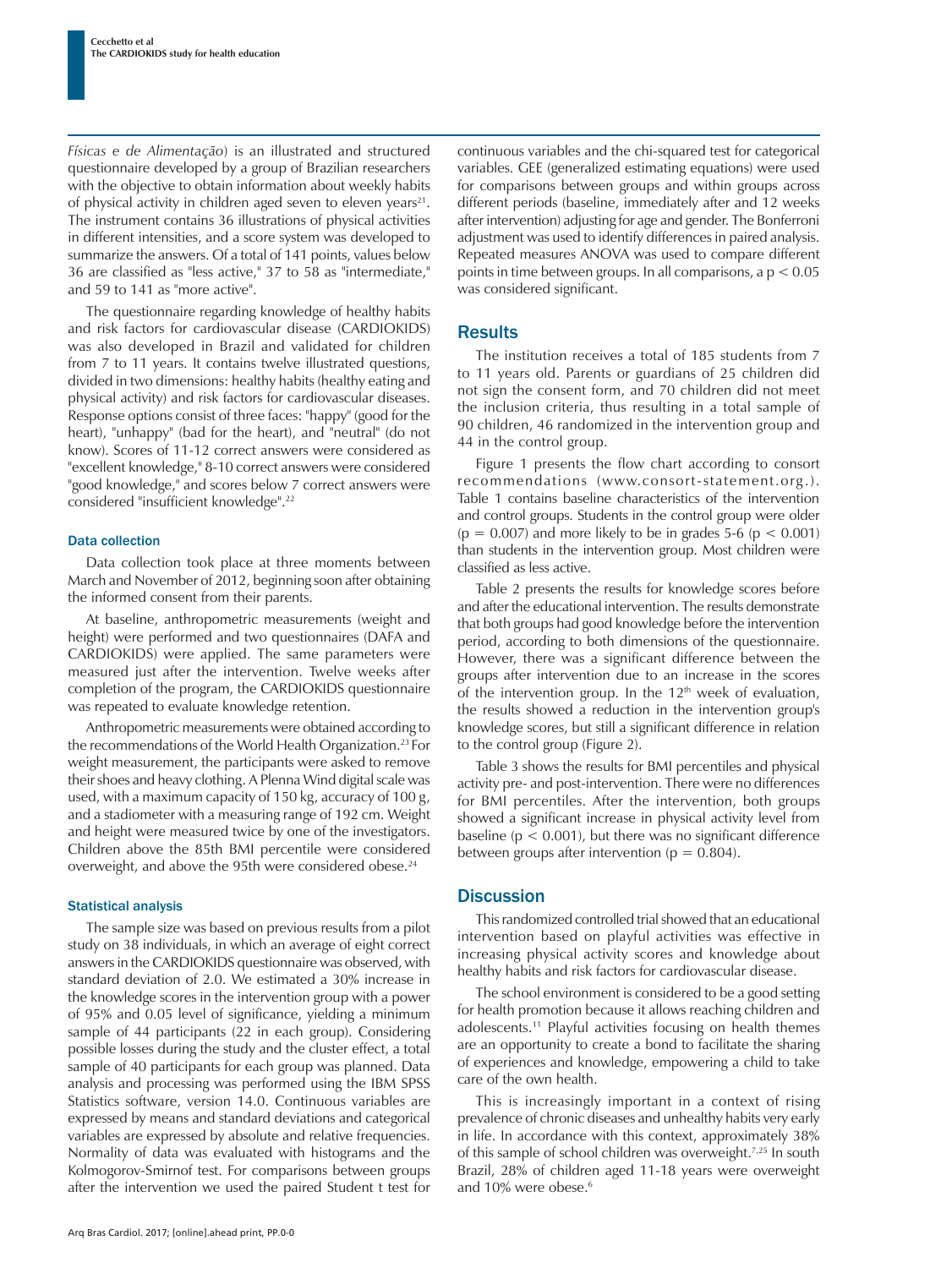

**Figure 1 –** *CONSORT flow chart depicting recruitment and randomization of the children into the study groups.*

In our study, both groups had previous knowledge of healthy habits and cardiovascular risk factors before the educational interventions, with no significant difference between groups at baseline. One possible explanation for these results is the fact that schools and the media have recently become more concerned about providing guidance on nutrition and the importance of physical activity for improved quality of life and prevention of cardiovascular diseases and obesity. However, these data suggest that playful activities may be a good educational strategy for students, and that knowledge about healthy habits and risk factors for cardiovascular diseases is present among students in this age group.

One recent study carried out with teachers and students aged 5 to 10 years in the Brazilian capital city of Brasília showed that, after nutritional interventions, there was an increase of knowledge from 61% to 74% in children, and a similar increase among the teachers.<sup>26</sup> One study carried on students with higher BMIs out in the southern region of Brazil in 2005 showed that these students have less knowledge and less healthy dietary practices than those observed in the present study.27 Another recently-published study performed with 464 students in northern Portugal from November 2008 to March 2009, using interventions based on the Model of Health Promotion and cognitive theory, showed satisfactory results in relation to changes in dietary habits of the children in the intervention group.28 Thus, it is believed that an increased knowledge can improve self-care related to weight control and dietary habit changes.

The evaluation of BMI percentiles did not show a statistically significant difference between the groups at the end of the intervention period, but a slight reduction in percentile was observed in the intervention group, along with a small increase in the control group. Studies involving interventions in schools for prevention and treatment of obesity have shown controversial results,19 especially in non-selected populations composed of normal weight and overweight children. In these conditions, it is more difficult to observe changes in BMI, since a large part of the population does not need to lose weight. The heterogeneity of the interventions regarding type, duration and number of activities included must also be considered.19,29 It is also possible that more prolonged and comprehensive interventions show more positive results regarding BMI changes.30 Analysis of baseline data showed that the two groups were homogenous in regards to sex, ethnicity, weight, physical activity and knowledge, but the intervention group was older than the control group.31

It is also important to emphasize that BMI is a controversial measure to be pursued as an outcome in children. It is insensitive to changes in body composition (for example, gain of lean mass) and does not account for possible ethnic or body type differences. Additionally, the most important outcomes in children may be permanent habit change, and not BMI.

In regard to physical activity, our results are similar to various other studies, in which the majority of this population is considered to have low levels of physical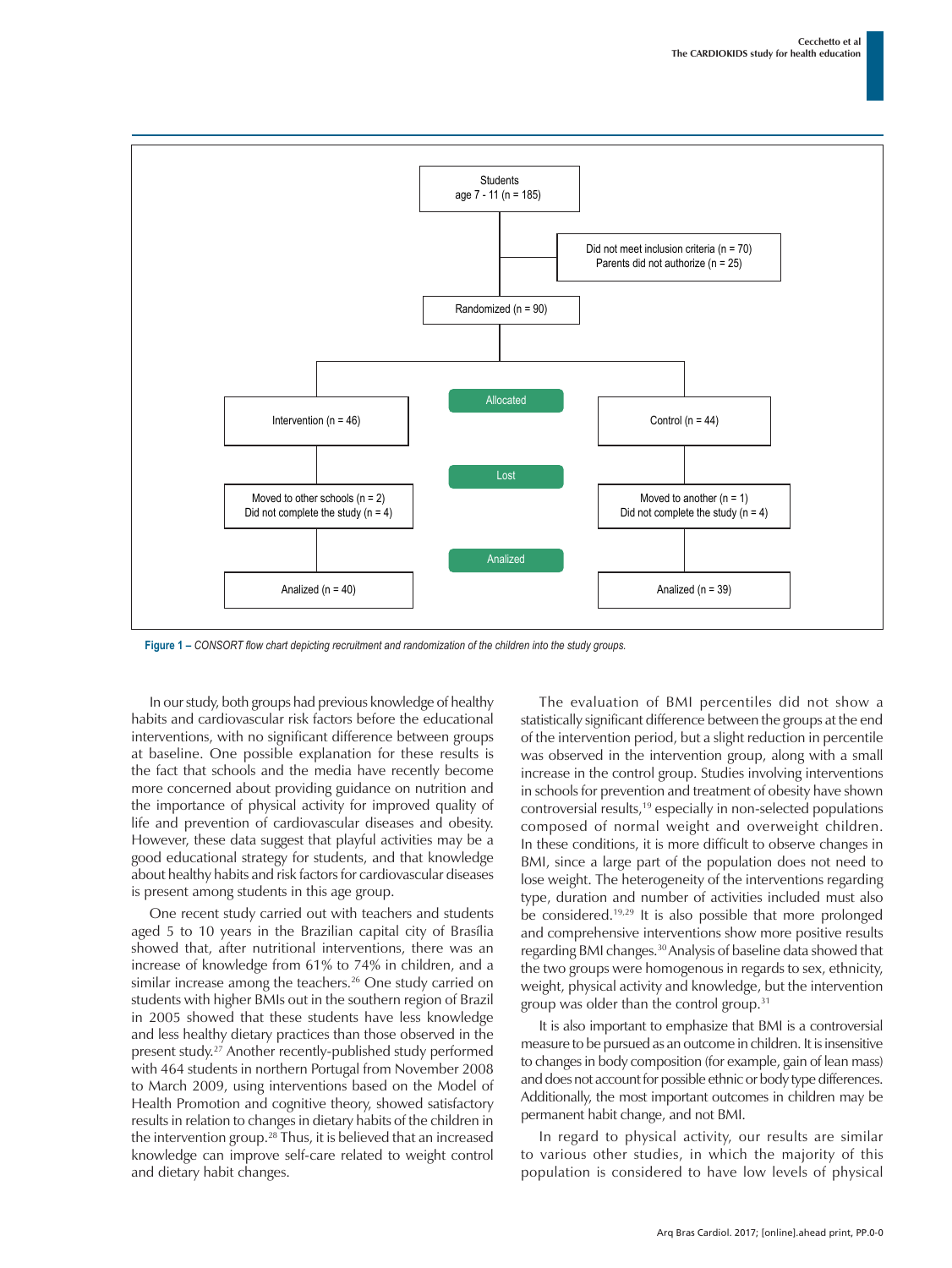#### **Table 1 – Baseline characteristics of students in the intervention and control groups**

| Participants ( $n = 79$ )                       | Intervention ( $n = 40$ ) | Control ( $n = 39$ ) | p                                                                           |
|-------------------------------------------------|---------------------------|----------------------|-----------------------------------------------------------------------------|
| Age mean $\pm$ SD                               | $*9.3 \pm (1.4)$          | $10.03 \pm (1.1)$    | 0.007                                                                       |
| Gender n (%)                                    |                           |                      | 0.730                                                                       |
| Female                                          | *20 (50%)                 | 22 (56.4%)           |                                                                             |
| Male                                            | 20 (50%)                  | 17 (43.6%)           |                                                                             |
| Ethnicity n (%)                                 |                           |                      | **1.000                                                                     |
| Caucasian                                       | 30(75%)                   | 29(74.4%)            |                                                                             |
| African                                         | 10(25%)                   | 10(25.6%)            |                                                                             |
| Current school grade n (%)                      |                           |                      | 0.001                                                                       |
| Grades 2-4                                      | 23 (57.5%)                | 10 (25.7%)           |                                                                             |
| Grades 5-6                                      | 17 (42.5%)                | 29 (74.4%)           |                                                                             |
| Height (cm) mean $\pm$ SD                       | $136.9\pm(11.5)$          | $141.7 \pm (8.7)$    | *** 0.041                                                                   |
| Weight (kg) mean $\pm$ SD                       | $36.7 \pm (12.5)$         | $38.1 \pm (10.6)$    | 0.571                                                                       |
| BMI ( $km/m^2$ ) mean $\pm$ SD                  | $19.1 \pm (3.8)$          | $19.2 \pm (4.5)$     | 0.875                                                                       |
| Nutritional status n (%)                        |                           |                      | 0.952                                                                       |
| < 85 <sup>th</sup> percentile                   | 25(62.5%)                 | 24(61.5%)            |                                                                             |
| $\geq$ 85 <sup>th</sup> percentile (overweight) | 6(15%)                    | 7(18%)               |                                                                             |
| > 95 <sup>th</sup> percentile (obese)           | 9(22.5%)                  | 8(20.5%)             |                                                                             |
| Physical activity (DAFA classification) n (%)   |                           |                      | 0.209                                                                       |
| Less active                                     | 30(75%)                   | 28(71.8%)            |                                                                             |
| Intermediate                                    | 8(20%)                    | 10 (25.6%)           |                                                                             |
| More Active                                     | 1(5%)                     | 1(2.7%)              |                                                                             |
| $\cdots$<br>$\cdots$                            | .                         | $\cdots$             | $\mathbf{r}$ and $\mathbf{r}$ and $\mathbf{r}$ and $\mathbf{r}$<br>$\cdots$ |

*Continuous variables are expressed by means and standard deviations and categorical variables are expressed by absolute and relative frequencies. \*\*chi-squared test. \*\*\*paired t test. Source: Cecchetto, Pellanda 2014<sup>22</sup>*

| Table 2 – Knowledge dimension before, immediately after and after 12 weeks of intervention or control activities |  |  |  |
|------------------------------------------------------------------------------------------------------------------|--|--|--|
|------------------------------------------------------------------------------------------------------------------|--|--|--|

|               |                          | <b>Before intervention</b> | After intervention | 12 weeks after<br>intervention | p*      | Variation before-<br>immediately | Variation<br>before-12 weeks |
|---------------|--------------------------|----------------------------|--------------------|--------------------------------|---------|----------------------------------|------------------------------|
|               |                          | Mean(SE)**                 | Mean(SE)**         | Mean(SE)**                     |         | after (95%CI)                    | after (95% CI)               |
| Dimension:    | Intervention( $n = 40$ ) | 4.2(0.3)                   | 5.6(0.2)           | 5.2(0.2)                       | < 0.001 | $1.4(0.9 - 2.0)$                 | $1.0(0.3 - 1.6)$             |
| Health habits | Control( $n = 39$ )      | 4.1(0.3)                   | 4.1(0.2)           | 4.1(0.2)                       |         | $0.02(-0.6 - 0.6)$               | $0.04(-0.6 - 0.7)$           |
| Dimension:    | Intervention( $n = 40$ ) | 5.2(0.2)                   | 5.6(0.1)           | 5.7(0.1)                       | 0.129   | $0.5(-0.01 - 1.0)$               | $0.5(0.03 - 1.0)$            |
| Risk factors  | Control( $n = 39$ )      | 5.3(0.2)                   | 5.4(0.1)           | 5.4(0.1)                       |         | $0.04(-0.5 - 0.5)$               | $0.04(-0.5 - 0.5)$           |

*\* Interaction between group and time - Anova –repeated measures. \*\* Adjusted means (age and gender) and standard errors (SE). Source: Cecchetto,Pellanda 2014<sup>22</sup>*

activity. Others studies carried out in 2004 in others regions Brazil, showed that 40% to 67% of children and 61% of the adolescents were sedentary.29,32 Lifestyle changes of families and students, in which television, videogames and the computer have become the greatest source of entertainment among children and youth contribute to these numbers. Additionally, urban violence, especially in low-income settings, has been described as a barrier for children to become involved in sports and other outdoor activities.32

After intervention, we observed an increase in physical activity in both groups. This might be due to contamination (children in the intervention group who became more active may have influenced children in the control group) or to climate changes. While the intervention started during the winter, which is rainy and with temperatures around 10°C in Porto Alegre, and the second evaluation was performed during warmer weather.

Programs implemented with students to increase their physical activity level and provide dietary guidance have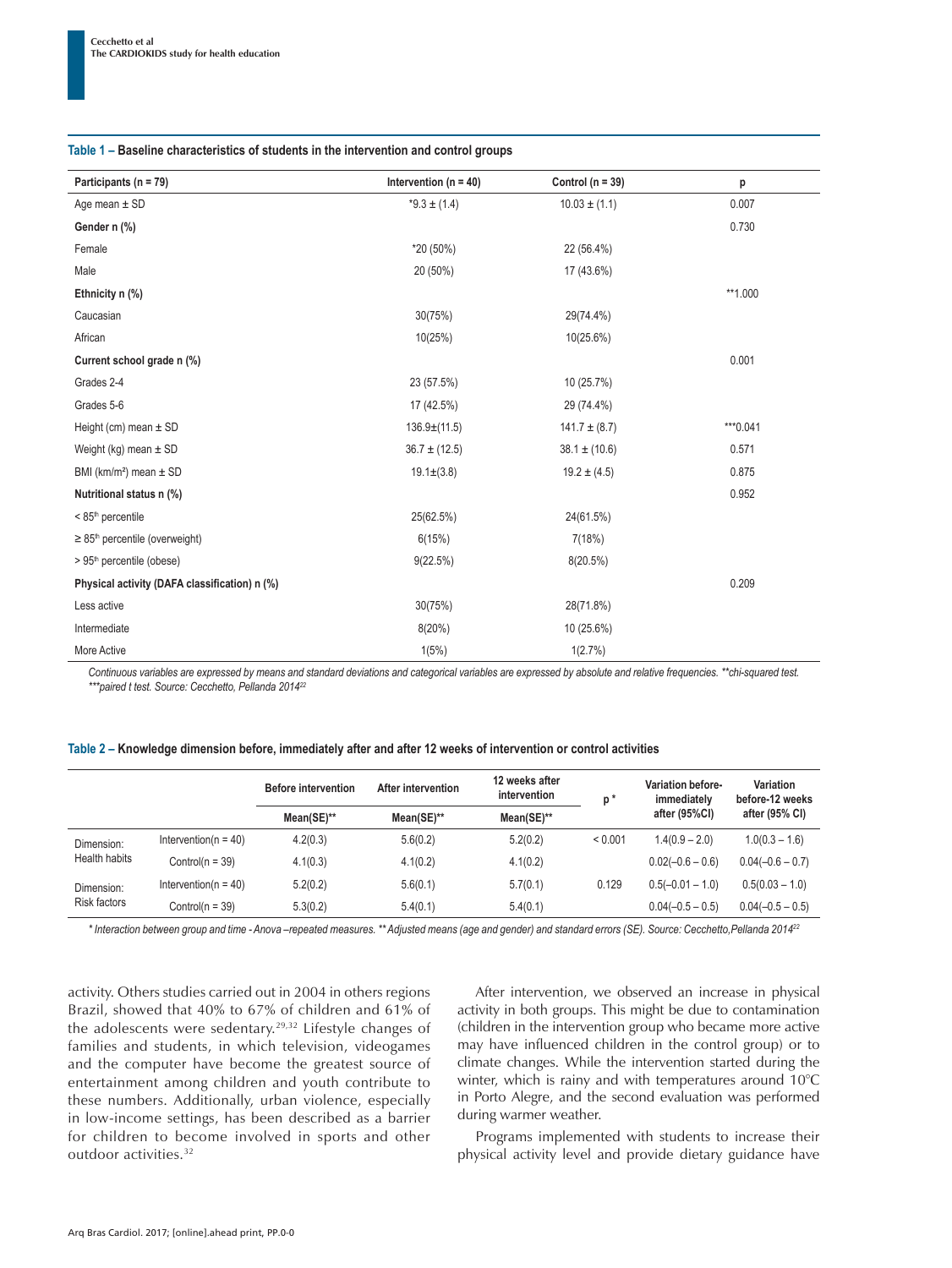

**Figure 2 –** *Intra- and between-group comparisons of knowledge at baseline, immediately after and at 12 weeks after the intervention. P-value for differences between the groups: 0.016; P-value for differences immediately after and 12 weeks after the intervention as compared with baseline in the intervention group: < 0.001; P* for differences immediately after and 12 weeks after the intervention as compared with baseline in the control group group: 0.337; P-value for interaction between *group and time: 0.002*

| <b>Variables</b>                                                                            | Intervention ( $n = 40$ ) Mean (95% CI) | Control ( $n = 39$ ) Mean (95% CI) |
|---------------------------------------------------------------------------------------------|-----------------------------------------|------------------------------------|
| BMl (kg/m <sup>2</sup> )                                                                    |                                         |                                    |
| Before                                                                                      | 70.9 (62.5; 79.3)                       | 62(52.0; 72.0)                     |
| After                                                                                       | 69.9 (61.9; 77.9)                       | 63.8 (54.5; 73.1)                  |
| Mean difference (CI 95%)                                                                    | $-1.0$ (-3.7; 1.6)                      | $1.8(-1.0; 4.8)$                   |
| Difference between groups: $p = 0.240**$<br>Interaction between group and time: $p = 0.669$ |                                         |                                    |
| <b>Physical Activity (Score)</b>                                                            |                                         |                                    |
| Before                                                                                      | 31.9 (26.7; 37.1)                       | 27.3 (22.6; 32.0)                  |
| After                                                                                       | 34.1 (29.2; 39.0)                       | 29.7 (24.9; 34.5)                  |
| Mean difference (95 CI%)                                                                    | 2.2(1.0; 3.4)                           | 2.4(1.5; 3.3)                      |
| Difference between groups: $p = 0.201$<br>Interaction between group and time: $p = 0.804$   |                                         |                                    |

| Table 3 – Comparison between groups before and after the intervention period: BMI and Physical activity score, n = 79 |
|-----------------------------------------------------------------------------------------------------------------------|
|-----------------------------------------------------------------------------------------------------------------------|

*\*\*chi-squared test.* BMI: body mass index. *Source: Cecchetto,Pellanda 2014<sup>2</sup>*

shown good results, $1,32$  but controversies exist regarding the best intervention to be applied. This may be due to the fact that these programs are applied to various groups with many cultural and environmental differences and interventions need to be customized according to these factors.

It must also be emphasized that knowledge is fundamental to motivate change, but is not enough to provoke persistent change. Education and health strategies involving playful activities can improve self-care, but must be done in conjunction with other strategies. Improving knowledge is the first step in any comprehensive prevention strategy, empowering the child for taking care of the own health.

#### Limitations of the study

Some limitations of the study deserve mention. First of all, the study was carried out in an institution with low socioeconomic resources, making it difficult to apply these data to other student populations. The second limitation is related to the non-participation of students' parents in the study, as recent studies report success with strategies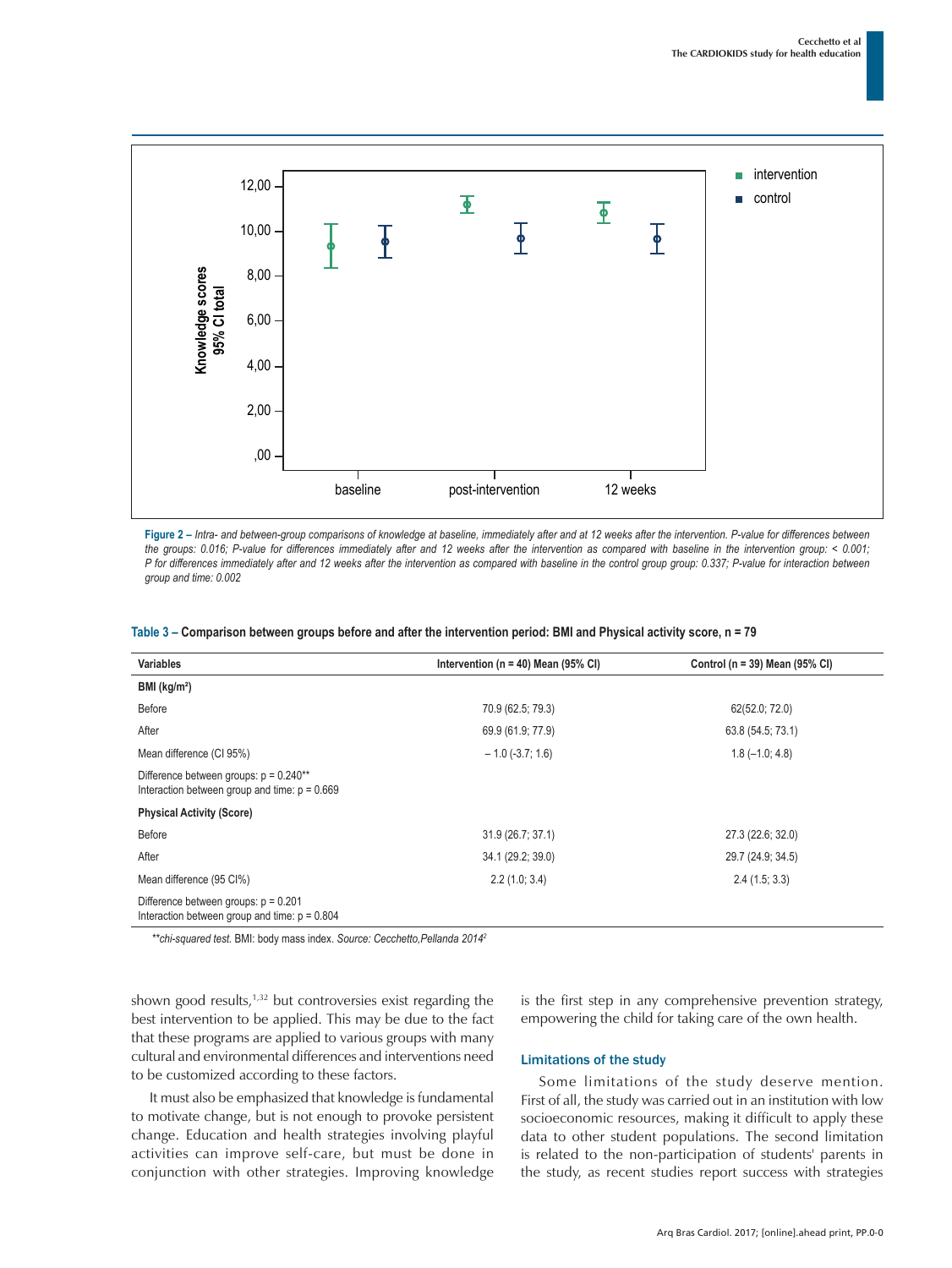that include family members. Also, the intervention period of eight weeks may be too short to observe a significant change in habits resulting in weight loss. Finally, there was a difference of schooling between groups, with more children in the control group belonging to more advanced grades. However, this difference would reduce the differences between groups after intervention, thus altering the results to an opposite direction than that of our hypothesis.

## **Conclusion**

Our results show that a simple, low-cost intervention consisting of playful educational activities performed with low-income children in a school may help improving knowledge about healthy habits and risk factors for cardiovascular disease, and may be useful for the planning of preventive strategies in similar settings.

# Acknowledgments

I would like to thank everyone who contributed to the development of this research.

# **References**

- Kriemler S, Zahner L, Schindler C, Meyer U, Hartmann T, Hebestreit H, et al. Effect of school based physical activity programme (KISS) on fitness and adiposity in primary schoolchildren: cluster randomised controlled trial. BMJ. 2010;340:c785.
- 2. Vázquez-Nava F, Treviño-Garcia-Manzo N, Vázquez-Rodríguez CF, Vázquez-Rodríguez EM. Association between family structure, maternal education level, and maternal employment with sedentary lifestyle in primary school-age children. J Pediatr (Rio J). 2013;89(2):145-50.
- 3. de Onis M, Blössner M, Borghi E. Global prevalence and trends of overweight and obesity among preschool children. Am J Clin Nutr. 2010;92(5):1257-64.
- 4. Instituto Brasileiro de Geografia e Estatística. (IBGE). Pesquisa de orçamentos familiares 2008 e 2009: antropometria e estado nutricional de crianças, adolescentes e adultos no Brasil. Rio de Janeiro; 2010.
- 5. Ogden CL, Carroll MD, Kit BK, Flegal KM. Prevalence of childhood and adult obesity in the United States, 2011-2012. JAMA. 2014;311(8):806-14.
- 6. Nunes MM, Figueiroa JN, Alves JG. Overweight, physical activity and foods habits in adolescents from different economic levels, Campina Grande (PB). Rev Assoc Med Bras. 2007;53(2):13-4.
- 7. Barbiero SM, Pellanda LC, Cesa CC, Campagnolo P, Beltrami F, Abrantes CC. Overweight, obesity and other risk factors for IHD in Brazilian school children. Public Health Nutr. 2009;12(5):710-5.
- 8. Cimadon HM, Geremia R, Pellanda LC. Dietary habits and risk factors for atherosclerosis in students from Bento Gonçalves (state of Rio Grande do Sul). Arq Bras Cardiol. 2010;92(2):166-72.
- 9. Badi MA, Garcia-Triana BE, Suarez-Martinez R. Overweight/obesity and hypertension in schoolchildren aged 6-16 years, Aden Governorate, Yemen, 2009. East Mediterr Health J. 2012;18(7):718-22.
- 10. Baker JL, Olsen LW, Sørensen TI. Childhood body-mass index and the risk of coronary heart disease in adulthood. N Engl J Med. 2007;357(23):2329-7.
- 11. Colley RC, Wong SL, Garriguet D, Janssen I, Connor Gorber S, Tremblay MS. Physical activity, sedentary behaviour and sleep in Canadian children: parent-report versus direct measures and relative associations with health risk. Health Rep. 2012;23(2):45-52.

## Author contributions

Conception and design of the research, Statistical analysis e Writing of the manuscript: Cecchetto FH, Pena DB; Acquisition of data, Analysis and interpretation of the data e Obtaining funding: Cecchetto FH, Pena DB, Pellanda LC; Critical revision of the manuscript for intellectual content: Pena DB.

### **Potential Conflict of Interest**

No potential conflict of interest relevant to this article was reported.

#### **Sources of Funding**

This study was funded by Instituto de Cardiologia and partially funded by CNPq.

### **Study Association**

This article is part of the thesis of Doctoral submitted by Fátima Helena Cecchetto, from Instituto de Cardiologia.

- 12. Hayman LL, Meininger JC, Daniels SR, McCrindle BW, Helden L, Ross J, et al; American Heart Association Committee on Atherosclerosis, Hypertension, and Obesity in Youth of the Council on Cardiovascular Disease in the Young; American Heart Association Council on Cardiovascular Nursing; American Heart Association Council on Epidemiology and Prevention; American Heart Association Council on Nutrition, Physical Activity, and Metabolism. Primary prevention of cardiovascular disease in nursing practice: focus on children and youth: a scientific statement from the American Heart Association Committee on Atherosclerosis, Hypertension, and Obesity in Youth of the Council on Cardiovascular Disease in the Young, Council on Cardiovascular Nursing, Council on Epidemiology and Prevention, and Council on Nutrition, Physical Activity, and Metabolism. Circulation. 2007;116(3):344-57.
- 13. Domingues FB, Clausell N, Aliti GB, Dominguez DR, Rabelo ER. Education and telephone monitoring by nurses of patients with heart failure: randomized clinical trial. Arq Bras Cardiol. 2011;96(3):233-9.
- 14. Mufunda E, Wikby K, Björn A, Hjelm K. Level and determinants of diabetes knowledge in patients with diabetes in Zimbabwe: a cross-sectional study. Pan Afr Med J. 2012;13:78.
- 15. Giralt M, Albaladejo R, Tarro L, Moriña D, Arija V, Solà R. A primary-schoolbased study to reduce prevalence of childhood obesity in Catalunya (Spain)- -EDAL-Educació en alimentació: study protocol for a randomised controlled trial. Trials. 2011;12:54.
- 16. Jansen W, Borsboom G, Meima A, Zwanenburg EJ, Mackenbach JP, Raat H, et al. Effectiveness of a primary school-based intervention to reduce overweight. Int J Pediatr Obes. 2011;6(2-2):e70-7.
- 17. Redsell SA, Atkinson PJ, Nathan D, Siriwardena AN, Swift JA, Glazebrook C. Preventing childhood obesity during infancy in UK primary care: a mixedmethods study of HCPs' knowledge, beliefs and practice. BMC Fam Pract. 2011;12:54.
- 18. Rosenkranz RR, Behrens TK, Dzewaltowski DA. A group-randomized controlled trial for health promotion in Girl Scouts: healthier troops in a SNAP (Scouting Nutrition & Activity Program). BMC Public Health. 2010;10:81.
- 19. Sbruzzi G, Eibel B, Barbiero SM, Petkowicz RO, Ribeiro RA, Cesa CC, et al. Educational interventions in childhood obesity: a systematic review with meta-analysis of randomized clinical trials. Prev Med. 2013;56(5):254-64.